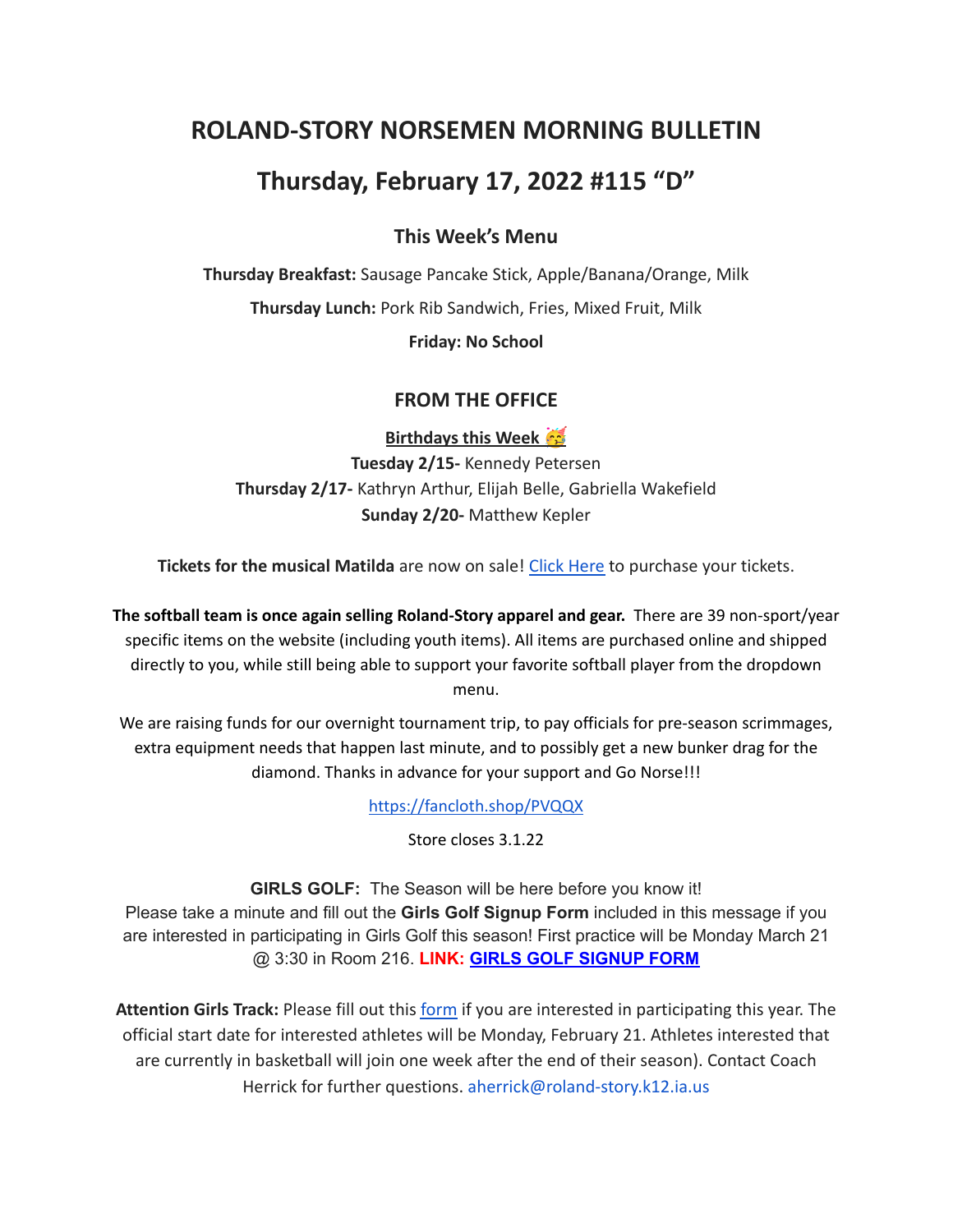**Registration is open now** until February 23rd for the 2022 Young Women in Leadership Conference. Act fast as space is limited so [CLICK](https://event.formdash.org/2022/ywil/) HERE to register and reserve your spot! If you have any questions, please reach out to us at uni.youngwomeninleadership@gmail.com and we would be happy to help. See Mrs. Heisterkamp if you have transportation problems to this event.)

**Upcoming Driver's Ed Classes at Roland Story High School**

All classes will remain online and driving will be done in person. March 28-April 29 June 6-June 30 [Click](http://streetsmartsdriversed.com/) here to register.

**There will be two more public informational meetings on the upcoming bond issue.** If approved, the March 1 bond would allow Roland-Story to move forward with a series of improvements at Dallas Kray Track & Kerry Van Winkle Field and our surrounding athletic complex facilities.

2/28 7pm at the Middle School library

Attendees will have opportunities to ask questions and provide feedback.

Learn more: [https://www.rolandstorybond.org](https://www.rolandstorybond.org/?fbclid=IwAR3AJHhy8S8KvQsof-Z44UTrIBXDkOZFSdMyUXMovrg0bH3FkvkTprNkFuM)



**[COUNSELOR FOLDER](https://docs.google.com/document/d/1vmwczNPbDzXe9vFaG5LJMQ7NYDv-i4oQJHybqA65TUc/edit?usp=sharing) (9-12)-Click here**

#### **2022-2023 REGISTRATION SHEETS-UPDATE!**

**9-11th students and staff,** we are moving the *DUE DATE* for registration sheets to be turned in to your seminar teacher from February 14th to February 21st. If you have your